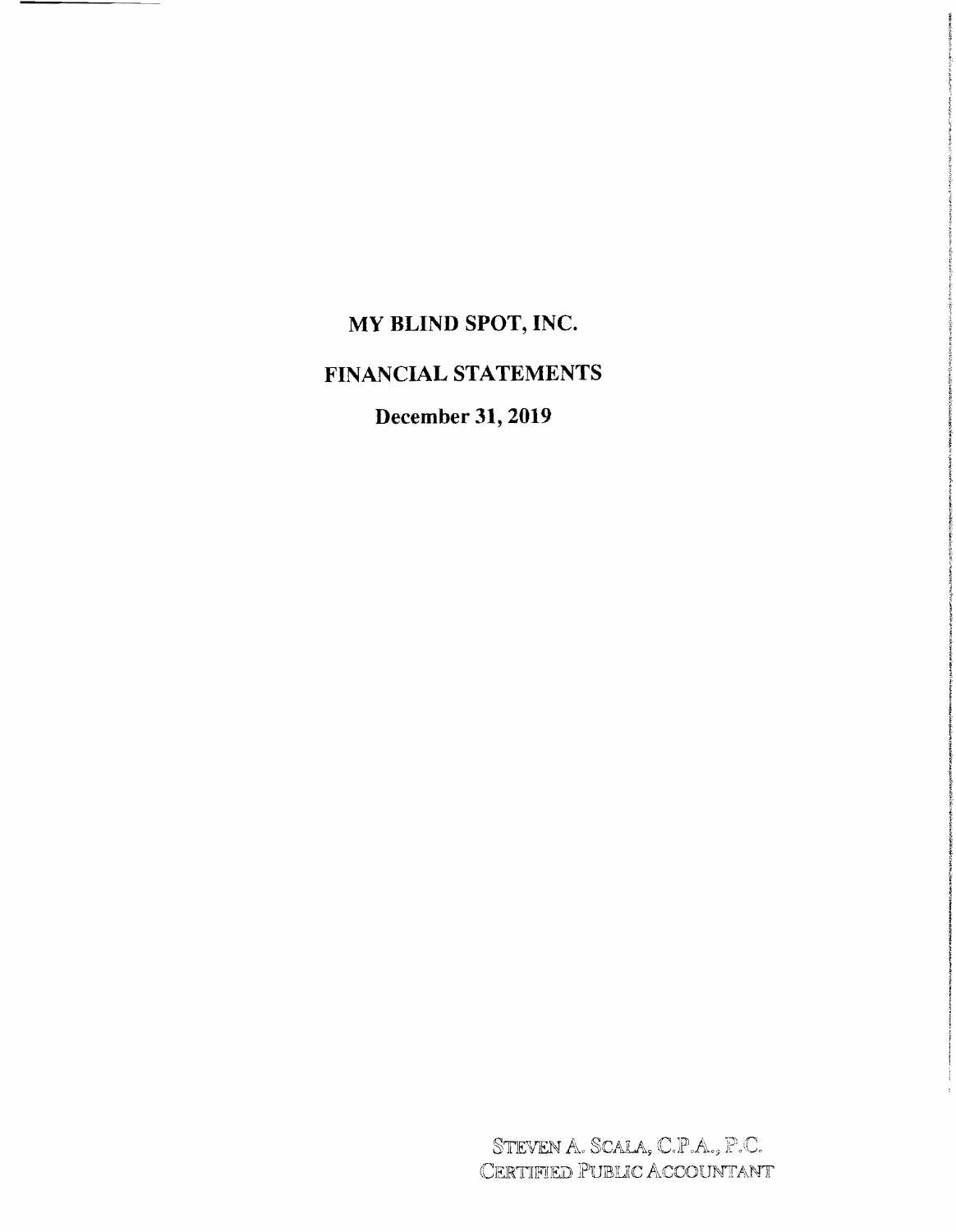## **MY BLIND SPOT, INC.**

# **TABLE OF CONTENTS**

# **DECEMBER 31, 2019**

# **CONTENTS**

|                                         | Page     |
|-----------------------------------------|----------|
| ACCOUNTANT'S REVIEW REPORT              |          |
| FINANCIAL STATEMENTS                    |          |
| <b>Statement of Financial Position</b>  | 2        |
| <b>Statement of Activities</b>          | 3        |
| <b>Statement of Functional Expenses</b> | 4        |
| <b>Statement of Cash Flows</b>          | $5 - 6$  |
| Notes to Financial Statements           | $7 - 15$ |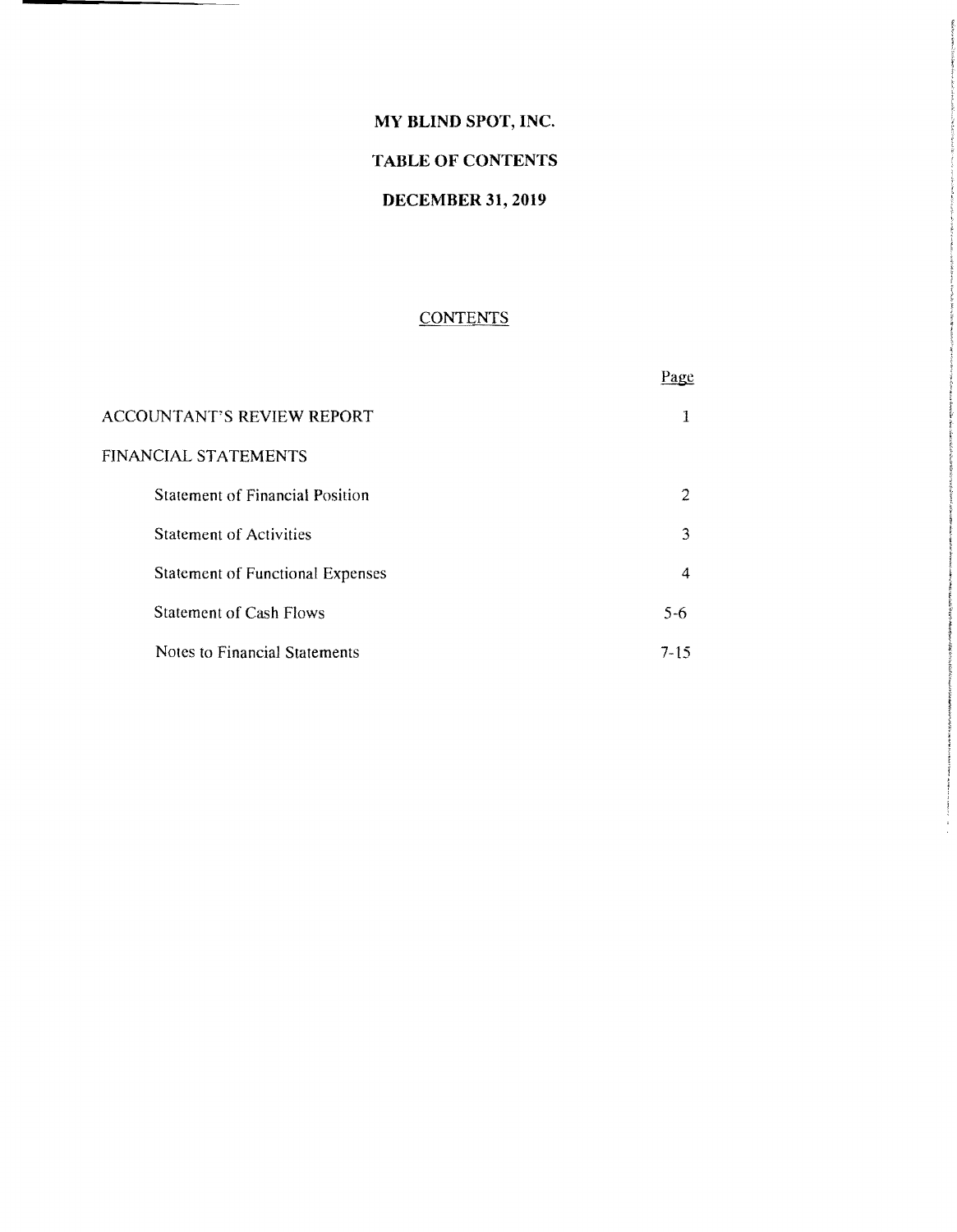**STEVEN A. SCALA CPA, PC certified public accountant** 

**845-294-4200 . fax 845-294-4205** 

www.scalacpa.com 15 Matthews Street, Suite 305 . Goshen, New York 10924 ss@scalacpa.com

# **Independent Accountant's Review Report**

To the Board of Directors My Blind Spot, Inc. New York, NY 10004

I have reviewed the accompanying statement of financial position of My Blind Spot, Inc. (a nonprofit organization) which comprise the statement of financial position as of December 31, 2019, and the related statements of activities, functional expenses and cash flows for the year then ended, and the related notes to the financial statements. A review includes primarily applying analytical procedures to management's financial data and making inquiries of company management. A review is substantially less in scope than an audit, the objective of which is the expression of an opinion regarding the financial statements as a whole. Accordingly, I do not express such an opinion.

#### **Management's Responsibility for the Financial Statements**

Management is responsible for the preparation and fair presentation of these financial statements in accordance with accounting principles generally accepted in the United States of America; this includes the design, implementation, and maintenance of internal control relevant to the preparation and fair presentation of financial statements that are free from material misstatement whether due to fraud or error.

#### **Accountant's Responsibility**

My responsibility is to conduct the review in accordance with Statements on Standards for Accounting and Review Services promulgated by the Accounting and Review Services Committee of the American Institute of Certified Public Accountants. Those standards require me to perform procedures to obtain limited assurance as a basis for reporting whether I am aware of any material modification that should be made to the financial statements for them to be in accordance with accounting principles generally accepted in the United States of America. I believe that the results of my procedures provide a reasonable basis for my report.

#### **Accountant's Conclusion**

Based on my review, I am not aware of any material modifications that should be made to the accompanying financial statements in order for them to be in accordance with accounting principles generally accepted in the United States of America.

(Am C. Cal. CPA

STEVEN A. SCALA, CPA, P.C.

Steven A. Scala CPA DN: Cn=Steven A. Scala CPA OF Steven A. Scala, CPA PC, Digitally signed by Steven A. Scala CPA Date: 2020.08.27 15:37:33 -04'00'

Goshen, NY August 19, 2020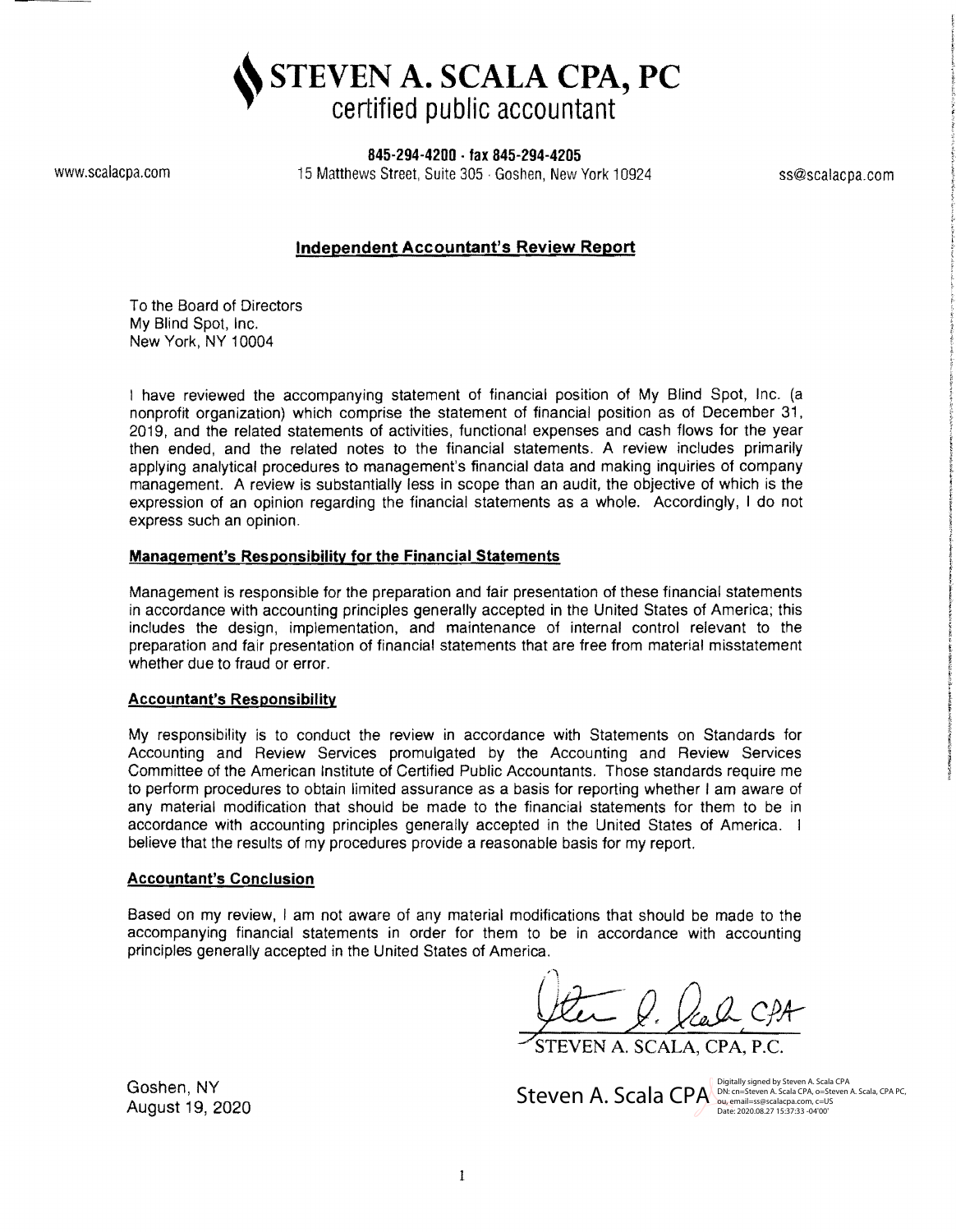# **MY BLIND SPOT, INC. STATEMENT OF FINANCIAL POSITION December 31, 2019**

## **ASSETS**

| <b>CURRENT ASSETS</b>                           |              |
|-------------------------------------------------|--------------|
| Cash                                            | \$<br>13,273 |
| Accounts receivable - net                       | 4,400        |
| Prepaid expenses and other current assets       | 1,496        |
| <b>Total Current Assets</b>                     | 19,169       |
| Property and equipment - net                    | 10,243       |
| Patent application costs                        | 15,000       |
| <b>TOTAL ASSETS</b>                             | \$<br>44,412 |
| <b>LIABILITIES</b>                              |              |
| <b>CURRENT LIABILITIES</b>                      |              |
| Accounts payable                                | \$<br>31,636 |
| Payroll & Sales taxes payable                   | 1,869        |
| Accrued Expenses and other current liabilities  | 5,200        |
| <b>Total Current Liabilities</b>                | 38,705       |
| Advances from board member                      | 106,398      |
| <b>TOTAL LIABILITIES</b>                        | 145,103      |
| <b>NET ASSETS (DEFICIT)</b>                     |              |
| Net assets (deficit) without donor restrictions | (112,691)    |
| Net assets (deficit) with donor restrictions    | 12,000       |
| <b>TOTAL NET ASSETS (DEFICIT)</b>               | (100, 691)   |
| TOTAL LIABILITIES AND NET ASSETS (DEFICIT)      | \$<br>44,412 |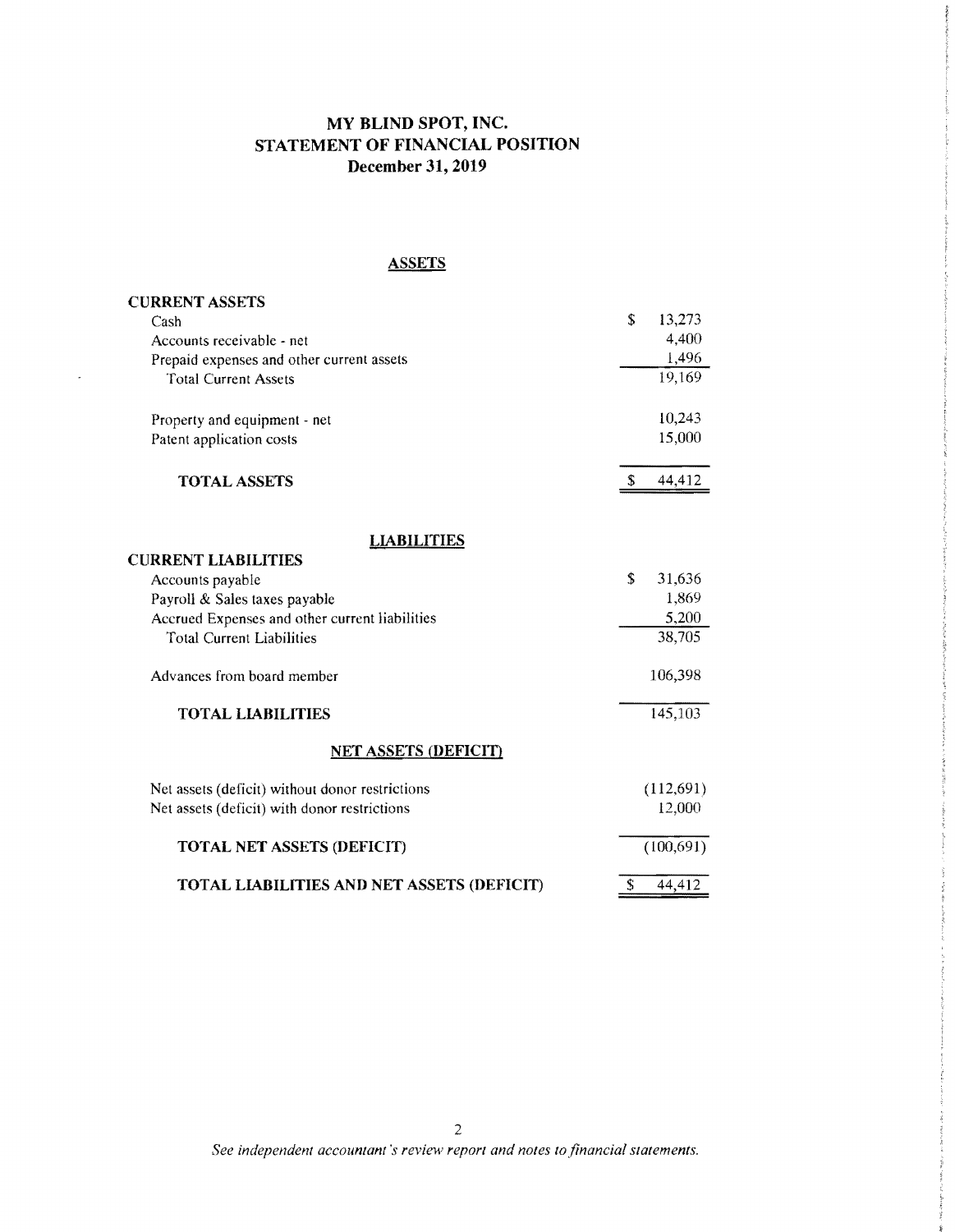## **MY BLIND SPOT, INC. STATEMENT OF ACTIVITIES For the Year Ended December 31, 2019**

|                                          |   | Without<br>Donor<br><b>Restrictions</b> | With<br>Donor<br><b>Restrictions</b> | <b>Total</b>     |
|------------------------------------------|---|-----------------------------------------|--------------------------------------|------------------|
| <b>REVENUES</b>                          |   |                                         |                                      |                  |
| Contributions and grants                 | S | 30,526                                  | \$                                   | \$<br>30,526     |
| Program services revenue                 |   | 353,334                                 |                                      | 353,334          |
| <b>Total Revenues</b>                    |   | 383,860                                 |                                      | 383,860          |
| <b>EXPENSES</b>                          |   |                                         |                                      |                  |
| Program services                         |   | 258,868                                 |                                      | 258,868          |
| Supporting services:                     |   |                                         |                                      |                  |
| Fundraising                              |   | 40,146                                  |                                      | 40,146           |
| Management & general                     |   | 152,066                                 |                                      | 152,066          |
| <b>Total Expenses</b>                    |   | 451,080                                 |                                      | 451,080          |
| <b>CHANGE IN NET ASSETS</b>              |   | (67,220)                                |                                      | (67.220)         |
| NET ASSETS (DEFICIT) - BEGINNING OF YEAR |   | (45, 471)                               | 12,000                               | (33, 471)        |
| NET ASSETS (DEFICIT) - END OF YEAR       |   | (112,691)                               | \$<br>12,000                         | \$<br>(100, 691) |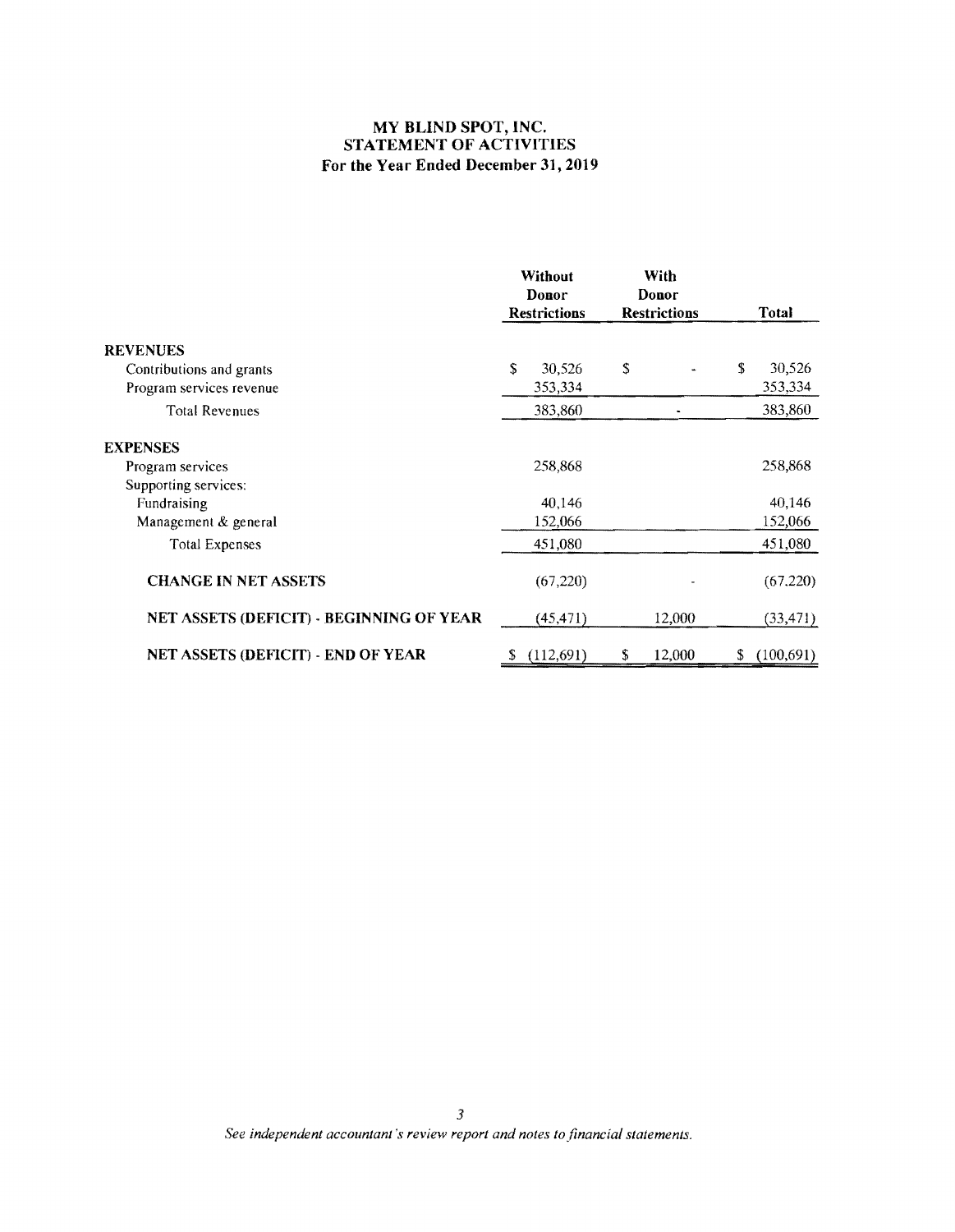#### **MY BLIND SPOT, INC. STATEMENT OF FUNCTIONAL EXPENSES For the Year Ended December 31, 2019**

|                                      | Program<br><b>Services</b> | <b>Fundraising</b> |    | Management $\&$<br>General |    | <b>Total</b> |
|--------------------------------------|----------------------------|--------------------|----|----------------------------|----|--------------|
| Advertising and marketing            | \$                         | \$<br>30,759       | \$ | 1,745                      | S  | 32,504       |
| Bank charges and fees                |                            |                    |    | 2.071                      |    | 2,071        |
| Conferences, conventions, meetings   | 18,795                     |                    |    |                            |    | 18,795       |
| Curriculum development and training  | 35,550                     |                    |    |                            |    | 35,550       |
| Depreciation                         |                            |                    |    | 5,848                      |    | 5,848        |
| Insurance                            |                            |                    |    | 3,295                      |    | 3,295        |
| Legal and accounting                 |                            |                    |    | 46,141                     |    | 46,141       |
| Office and other                     | 3                          |                    |    | 16,995                     |    | 16,998       |
| Payroll Taxes                        | 10,132                     |                    |    | 5,880                      |    | 16,012       |
| Professional services                | 17,733                     |                    |    | 26,683                     |    | 44,416       |
| Rent and Occupancy                   |                            |                    |    | 18,000                     |    | 18,000       |
| <b>Salaries</b>                      | 101,558                    |                    |    | 23,922                     |    | 125,480      |
| Technology design and implementation | 51,848                     |                    |    |                            |    | 51,848       |
| Telephone                            | 1.849                      |                    |    | 1,486                      |    | 3,335        |
| Travel                               | 21,400                     | 9,387              |    |                            |    | 30,787       |
| Total                                | \$258,868                  | 40,146             | S  | 152,066                    | \$ | 451,080      |

 $\bar{\mathcal{A}}$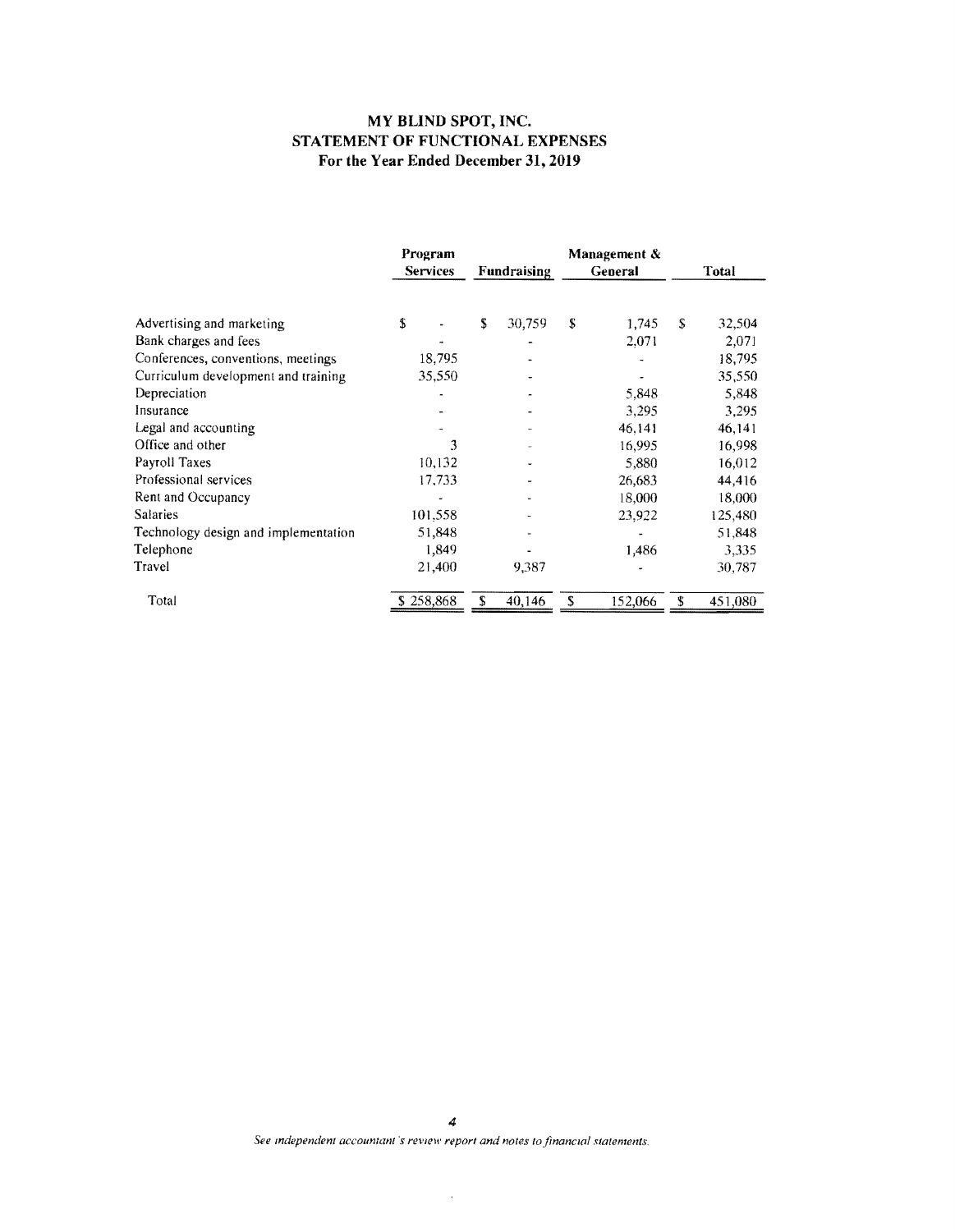# **MY BLIND SPOT, INC. STATEMENT OF CASH FLOWS December 31,2019**

### **CASH FLOWS FROM OPERATING ACTIVITIES**

| Cash received from contributions and grants         | \$.<br>12,526 |
|-----------------------------------------------------|---------------|
| Cash received from program services                 | 386,703       |
| Cash provided by operating activities               | 399,229       |
| Cash used to pay program service expenses           | (232, 237)    |
| Cash used to pay fundraising expenses               | (40, 146)     |
| Cash used to pay management and general expenses    | (152,066)     |
| Cash disbursed for operating activities             | (424, 449)    |
| NET CASH (USED IN) PROVIDED BY OPERATING ACTIVITIES | (25, 220)     |
| <b>CASH FLOWS FROM INVESTING ACTIVITIES</b>         |               |
| Patent application costs                            | $\Omega$      |
| Purchase of property and equipment                  | (2,789)       |
| Cash disbursed for investing activities             | (2,789)       |
| NET CASH (USED IN) PROVIDED BY INVESTING ACTIVITIES | (2,789)       |
| <b>CASH FLOWS FROM FINANCING ACTIVITIES</b>         |               |
| Advances from board member                          | 26,221        |
| Cash provided by financing activities               | 26,221        |
| NET CASH (USED IN) PROVIDED BY FINANCING ACTIVITIES | 26,221        |
| <b>NET INCREASE (DECREASE) IN CASH</b>              | (1,788)       |
| <b>CASH - BEGINNING OF YEAR</b>                     | 15,061        |
| <b>CASH - END OF YEAR</b>                           | 13,273<br>-S  |
| Non-Cash                                            |               |
| Donated Services - Rent                             | \$<br>18,000  |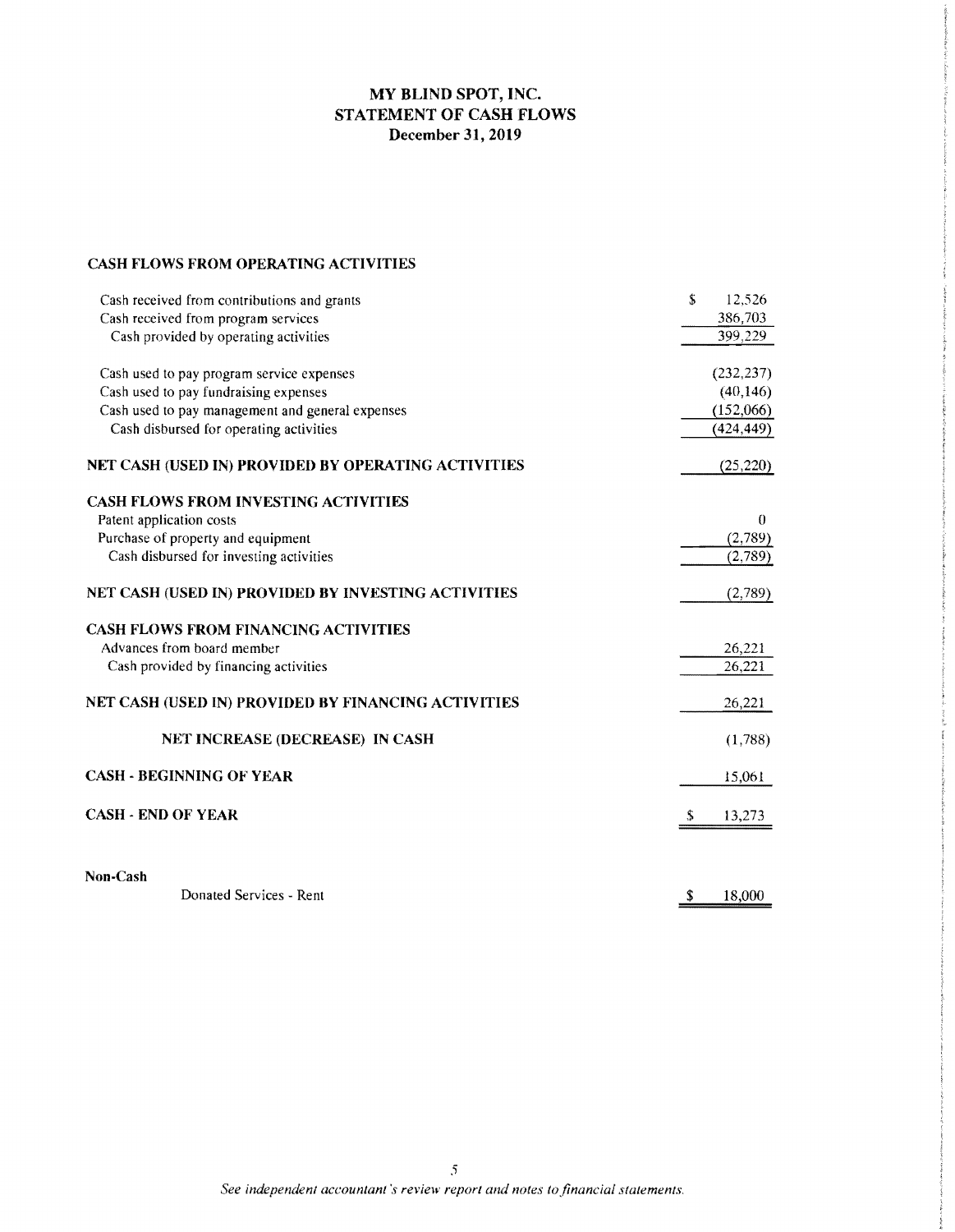# **MY BLIND SPOT, INC. STATEMENT OF CASH FLOWS December 31,2019**

## **RECONCILIATION OF CHANGE IN NET ASSETS TO NET CASH PROVIDED BY (USED IN) OPERATING ACTIVITIES:**

| Increase (Decrease) in net assets                   | \$<br>(67, 220) |
|-----------------------------------------------------|-----------------|
| Adjustments to reconcile increase in net assets     |                 |
| to net cash used by operating activities:           |                 |
| Depreciation                                        | 5,848           |
| Bad debt expense                                    | Ð               |
| Changes in assets:                                  |                 |
| (Increase) Decrease in accounts receivable          | 33,369          |
| (Increase) Decrease in prepaid expenses and         |                 |
| other current assets                                | (267)           |
| Changes in liabilities:                             |                 |
| Increase (Decrease) in accounts payable             | 6,421           |
| Increase (Decrease) in payroll taxes payable        | (3, 471)        |
| Increase (Decrease) in accrued expenses and         |                 |
| other current liabilities                           | 100             |
| <b>Total Adjustments</b>                            | 42,000          |
| NET CASH (USED IN) PROVIDED BY OPERATING ACTIVITIES | S<br>(25.220)   |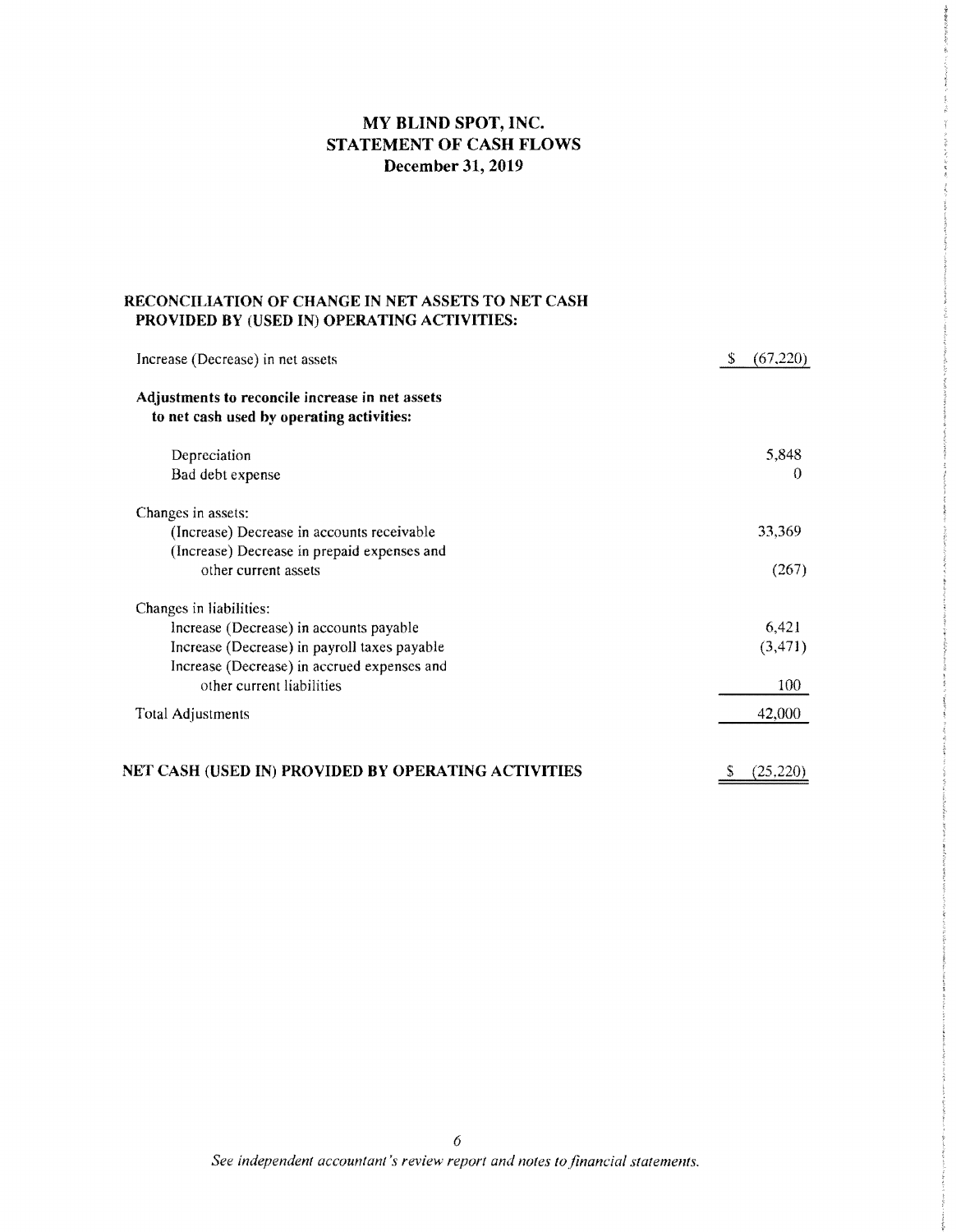#### Note -1 Summary of Significant Accounting Policies

#### *Organization and Nature ofActivities*

My Blind Spot, Inc., (the Organization), was incorporated in the State of New York on February 17,2009. The purpose of the Organization is to advance equal access and promote understanding, respect and opportunity for the blind, the visually impaired and the print disable.

The Organization works with corporations, schools, government agencies, and community-based organizations to promote, evaluate and improve accessibility for software programs, work environments, and websites. The Organization also offers educational programs and services to teach users how to harness the power of accessihle technologies, with an emphasis on skills that support financial management, employment and entrepreneurship.

## *(a) Basis ofPresentation*

The financial statements of My Blind Spot, Inc. are prepared using U.S. generally accepted accounting principles (U.S. GAAP). The financial statements are presented in accordance with Financial Accounting Standards Board (FASB) Accounting Standards Codification (ASC) 958 dated August 2016, and the provisions of the American Institute of Certified Public Accountants (AICPA) "Audit and Accounting Guide for Not-for-Profit Organizations" (the "Guide"). (ASC) 958-205 was effective January 1, 2018. Under the provisions of the Guide, net assets and revenues, and gains and losses are classified based on the existence or absence of donor-imposed restrictions. Accordingly, the net assets of the Organization and changes therein arc classified as follows:

*Net Assets Without Donor Restrictions* - Net assets that are not subject to donor-imposed restrictions and may be expended for any purpose in performing the primary ohjectives of the Organization. The Organization's board may designate assets without restrictions for specific operational purposes from time to time.

*Net assets with donor restrictions* - Net assets subject to stipulations imposed by donors, and grantors. Some donor restrictions are temporary in nature; those restrictions will be met by actions of the Organization or by the passage of time. My Blind Spot Inc. had \$-0- of temporarily restricted net assets at December 31,2019.

# *(b)* Use of Estimates

The preparation of financial statements in conformity with U.S. generally accepted accounting principles require management to make estimates and assumptions that affect the reported amounts of assets, liabilities, revenue, and expenses and the disclosure of contingent assets and liabilities at the date of the financial statements. Actual results may differ from those estimates.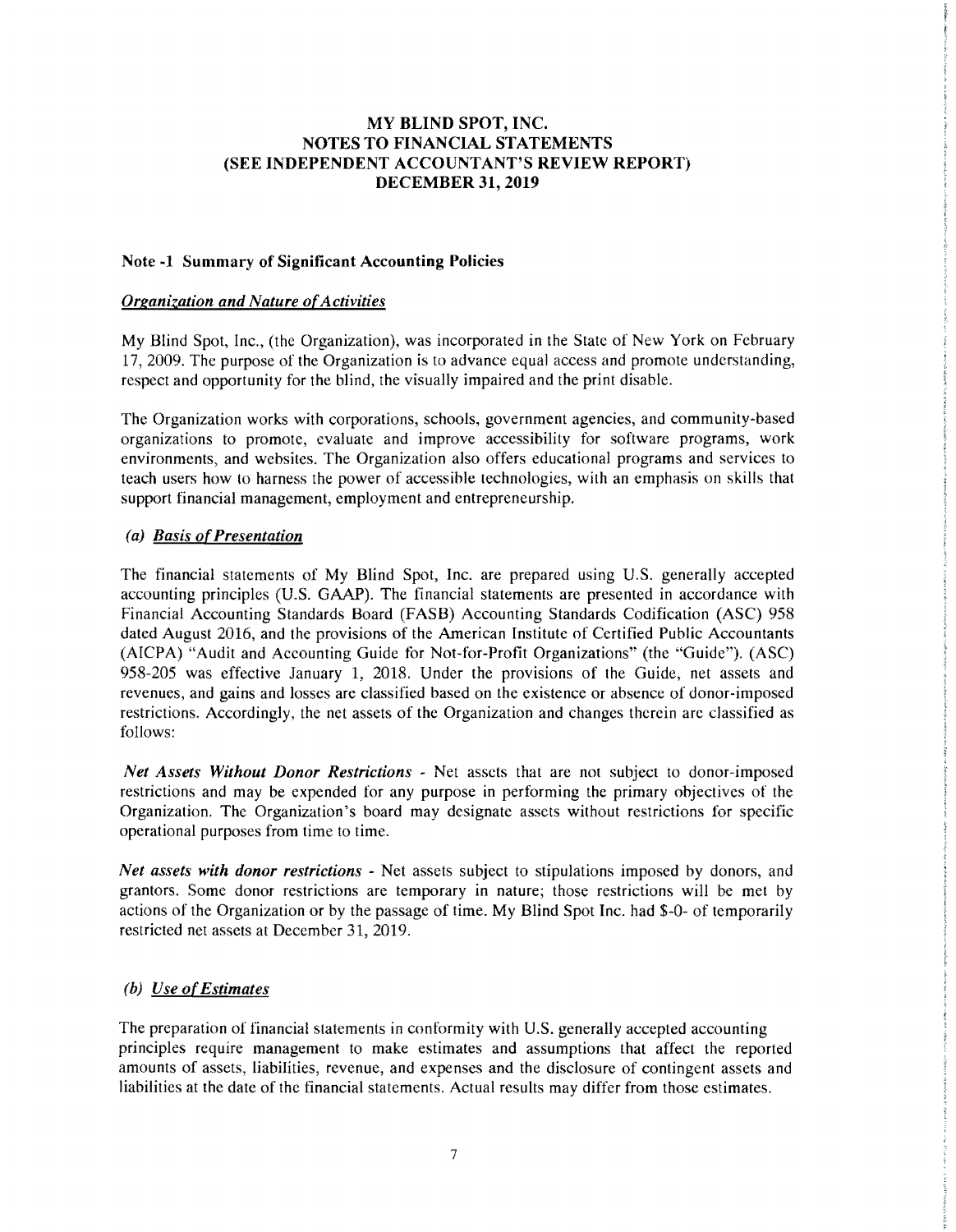# Note·1 Summary of Significant Accounting Policies (cont'd).

# *(c) Cash and Cash Equivalents*

Cash and cash equivalents consist of cash and highly liquid investments with original maturities of three months or less.

#### *(d) Accounts and Grants Receivable*

Accounts and grants receivable is comprised primarily of amounts owed to the Organization for program services. Grants receivable, when applicable, is comprised of amounts awarded to the Organization but not yet received.

# *(e) Basis* of*Accounting*

The financial statements of the Organization have been prepared on the accrual basis of accounting and accordingly reflect all significant receivables, payables and other liabilities under the accrual method, income is recognized when earned and expenses are recorded when incurred.

# (j) *Income Taxes*

The Organization is a not-for-profit organization exempt from income taxes under Section 501(c)(3) of the Internal Revenue Code and classified by the Internal Revenue Service as other than a private foundation and is generally not subject to federal or state income taxes. However, My Blind Spot, Inc. is subject to federal income taxes on any net income that is derived from My Blind Spot, Inc.'s conduct of a trade or business, regularly carried on, and not in furtherance of the purposes for which it was granted exemption. No income tax provision has been recorded as the net income, if any, from any unrelated trade or business, in the opinion of management, is not material to the financial statements taken as a whole. My Blind Spot, Inc. evaluates uncertain tax positions in accordance with Financial Accounting Standards Board (FASB) Accounting Standards Codification (ASC) Subtopic 740-10, *Income Taxes – Overall*, whereby the effect of the uncertainty would be recorded if the outcome is considered probable and reasonably estimable. As of December 31,2019, My Blind Spot, Inc. had no uncertain tax positions requiring accruaL The Organization is no longer subject to examination by U.S. and New York tax authorities for years before 2016.

# *(g) Revenue Recognition*

*Contributions and Grants·* Contributions and grants received are recorded as increases in net assets without donor restrictions. Donor restricted grants and contributions are reported as increases in net assets with donor restrictions, depending on the existence and/or nature of any donor restrictions. When these restrictions expire, or are released, net assets with donor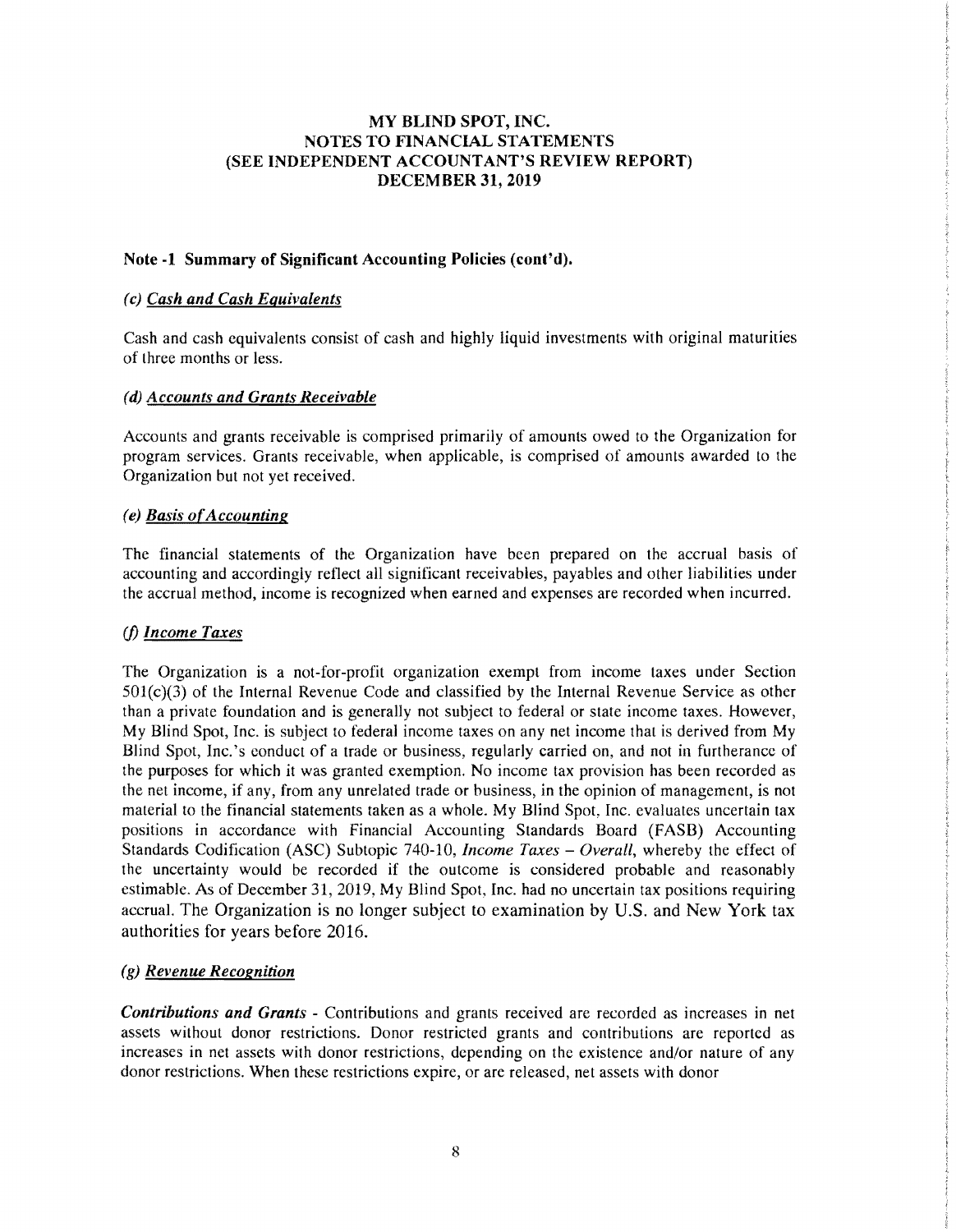#### Note -1 Summary of Significant Accounting Policies (cont'd).

## *(g) Revenue Recognition (cont'd).*

restrictions are reclassified as net assets without donor restrictions and reported in the Statement of Activities as net assets released from restrictions. Contributions received with donor-imposed restrictions that are satisfied within the same reporting period are reported as unrestricted support in that period. Contributions, certain grants, and unconditional promises of contributions are recognized as support in the period received.

*Program service revenue* – Program service revenue is recognized in the period in which the revenues are earned and the related work is performed in accordance with the terms of the contract.

*Donated goods and services-* For recognition of donated goods and services in the Organization's financial statements, such goods or services must (i) create or enhance non-financial assets and (ii) typically need to be acquired if not provided by donation. Additionally, recognition of donated services must (i) require a specialized skill, and (ii) be provided by individuals possessing these skills. Donated goods and services are recorded at their estimated fair values at the dates of donation and are reported as unrestricted support unless the donor has restricted the donated assets to a specific purpose. Donated goods and services are reported as both contributions and offsetting expenses in the accompanying consolidated statements of activities, when applicable.

# *(h) Credit Risk*

Financial instruments that potentially subject My Blind Spot, Inc. to concentrations of credit risk consist principally of cash and cash equivalents. My Blind Spot, Inc. maintains its cash and cash equivalents in bank accounts that, at times, may exceed federally insured limits. My Blind Spot, Inc.'s cash and cash equivalent accounts have been placed with high credit quality financial institutions.

The Organization extends credit to customers which may include various government agencies, certain institutions and privately owned entities. This results in accounts receivables arising from its normal activities. The Organization does not require collateral from its customers but assesses the financial strength of its customers. Based on such assessment, the Organization has not provided an allowance for doubtful accounts. The Organization believes that its' credit risk exposure based upon the financial strength of its customers, other than disclosed above, is limited. Such estimates may change in the near future.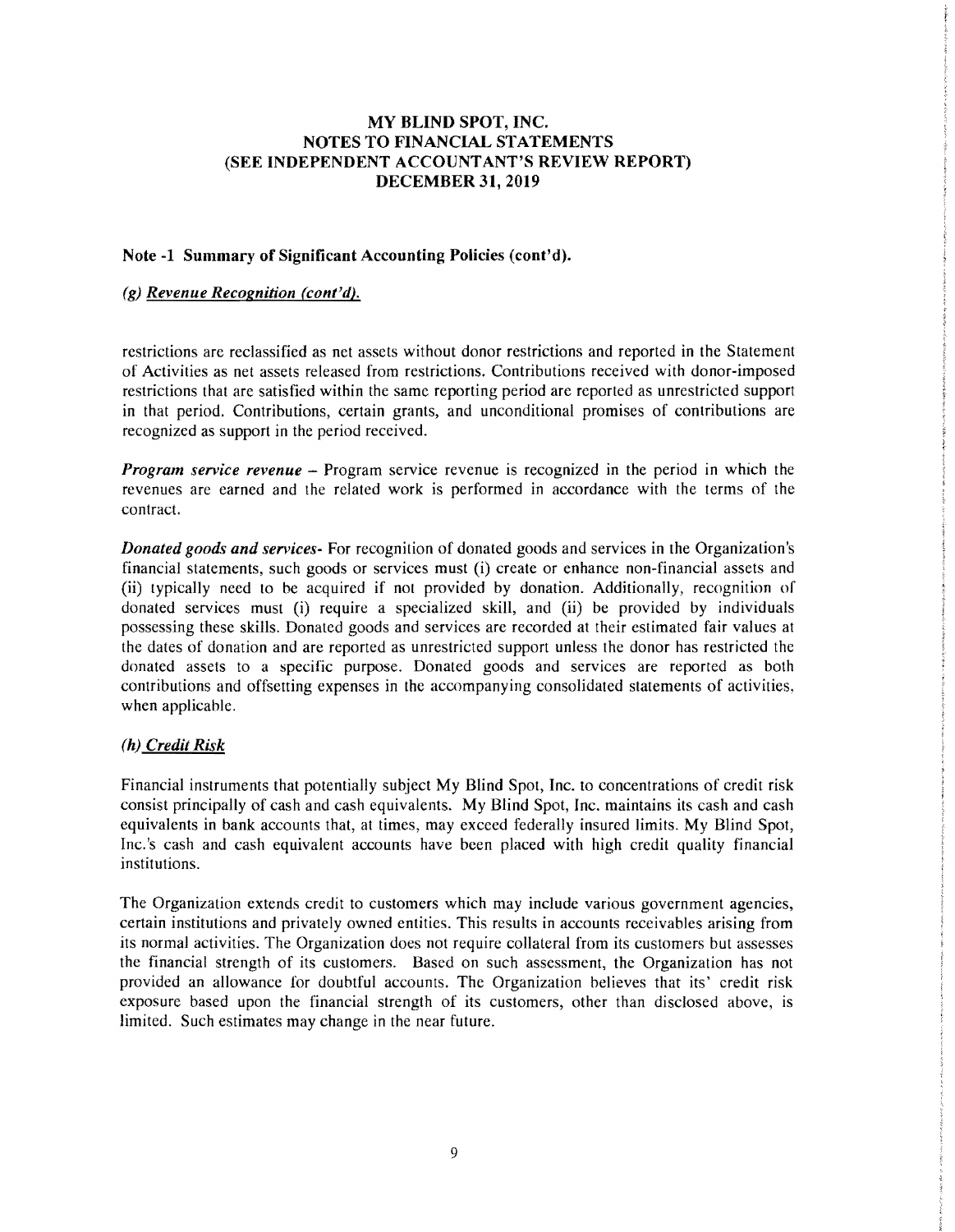# Note -1 Summary of Significant Accounting Policies (cont'd).

# (h) *Credit Risk (cont'd).*

*Concentration of credit risk-* During the year ended December 31, 2019, My Blind Spot, Inc. received 10% of its revenue and support from grants and contributions, and 90% from program service revenue.

## *(i) Functional Allocation* of*Expenses*

The costs of providing program and other activities have been summarized on a functional basis in the statements of activities. Accordingly, certain costs have been allocated among program services and supporting services benefited. Such allocations are determined by management on an equitable basis. Expenses that can be identified with a specific program or supporting service are charged directly to the related program or supporting service. Expenses that are associated with more than one program or supporting service are allocated based on methods determined by management to be reasonable, such as estimates of time and effort, and percentage of functional costs to overall costs, etc. The following costs have been allocated; salaries and payroll taxes, insurance, office and other, and travel, meals and entertainment. These costs are included in the accompanying statements of functional expenses.

#### (j) *Property and equipment*

Property and equipment are stated at cost, net of accumulated depreciation. Depreciation expense is computed using the straight-line method over the estimated useful lives of the related assets, which are generally three to seven years. Additions, major renewals, and improvements are capitalized, while any maintenance and repairs are expensed. Upon disposition, the net book value of assets is relieved and resulting gains or losses are reflected in current operations. My Blind Spot, Inc. evaluates long-lived assets for impairment whenever events or changes in circumstances indicate that the carrying value of an asset may not be recoverable. If such asset is considered impaired, the impairment to be recognized is measured by the amount by which the carrying amount of the asset exceeds the fair value of the asset. During 2019, there were no events or changes in circumstances indicating that the carrying amount of the fixed assets may not be recoverable.

The Organization capitalizes all fixed assets with a cost of \$500 or more. Donations of fixed assets are recorded as support at their estimated fair value. Such donations are reported as unrestricted support unless the donor has restricted the donated asset to a specific purpose. Assets donated with explicit restrictions regarding their use and contributions of cash that must be used to acquire property and equipment are reported as restricted support.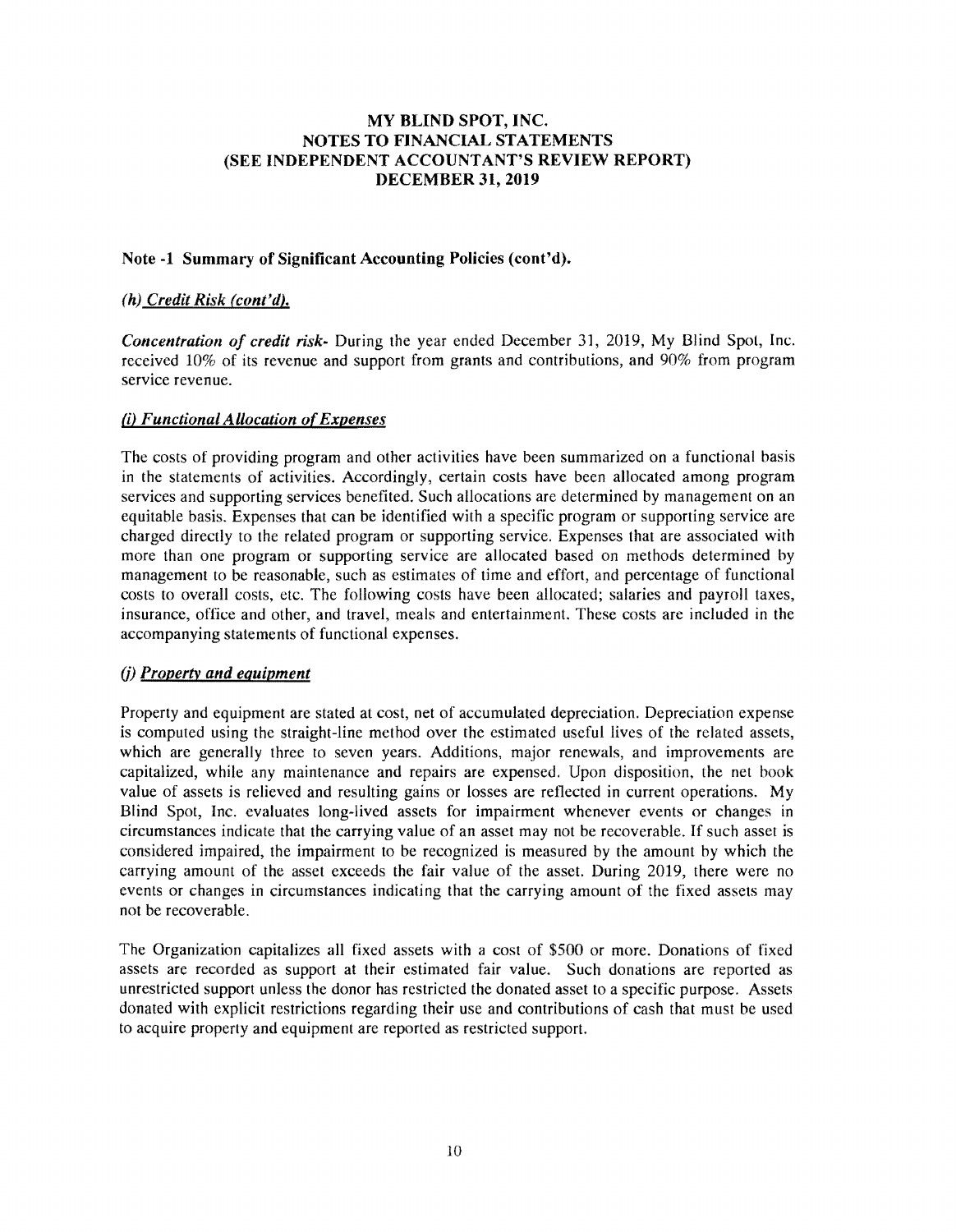# Note -1 Summary of Significant Accounting Policies (cont'd).

### *(k)Advertising Expenses*

The Organization incurred advertising and marketing expense of \$5,704 for the year ended December 31, 2019 which has been included in the accompanying statements of functional expenses.

## (I) *Donated Services*

The Organization receives donated services from a variety of unpaid volunteers assisting the Organization. No amounts have been recognized in the accompanying statement of activities because the criteria for recognition of such volunteer effort under GAAP have not been satisfied.

## (m) *Net assets with donor restrictions*

As of December 31,2019, My Blind Spot, Inc. had \$12,000 of temporarily restricted assets. All previous restricted funds have been utilized in accordance with the grants for costs incurred for the purpose of training the blind in the use of My Blind Spot's accessible version of QuickBooks accounting software as well as operating expenses incurred during the year in connection with the Organization's purpose.

# *(n) Available Resources and Liquidity*

The Organization regularly monitors liquidity required to meet its operating needs and other contractual commitments, while also striving to maintain cash as available funds. The Organization only has one source of liquidity at its disposal, cash, and does not have any lines of credit, or commercial paper facilities. A Board member supplies loans to the Organization as needed. The Organization is small and depends on customer service contracts, grants, and donations. The Organization's expenses are directly tied to the program service revenuc. Normal operating expenses and overhead are monitored regularly and are maintained at a minimum to support the current expenses and future growth of the Organization.

For purposes of analyzing resources available to meet general expenditures over a 12-month period, the Organization considers all expenditures related to its ongoing activities as well as the conduct of services undertaken to support those activities to be general expenditures. The Organization's only debt does not have any terms of rcpayment as the nature and structure of the debt as being from a board member, and therefore all cash is available to meet current operating needs.

In addition to financial assets available to meet general expenditures over the next 12 months, the Organization operates with a balanced budget and anticipates collecting sufficient revenue to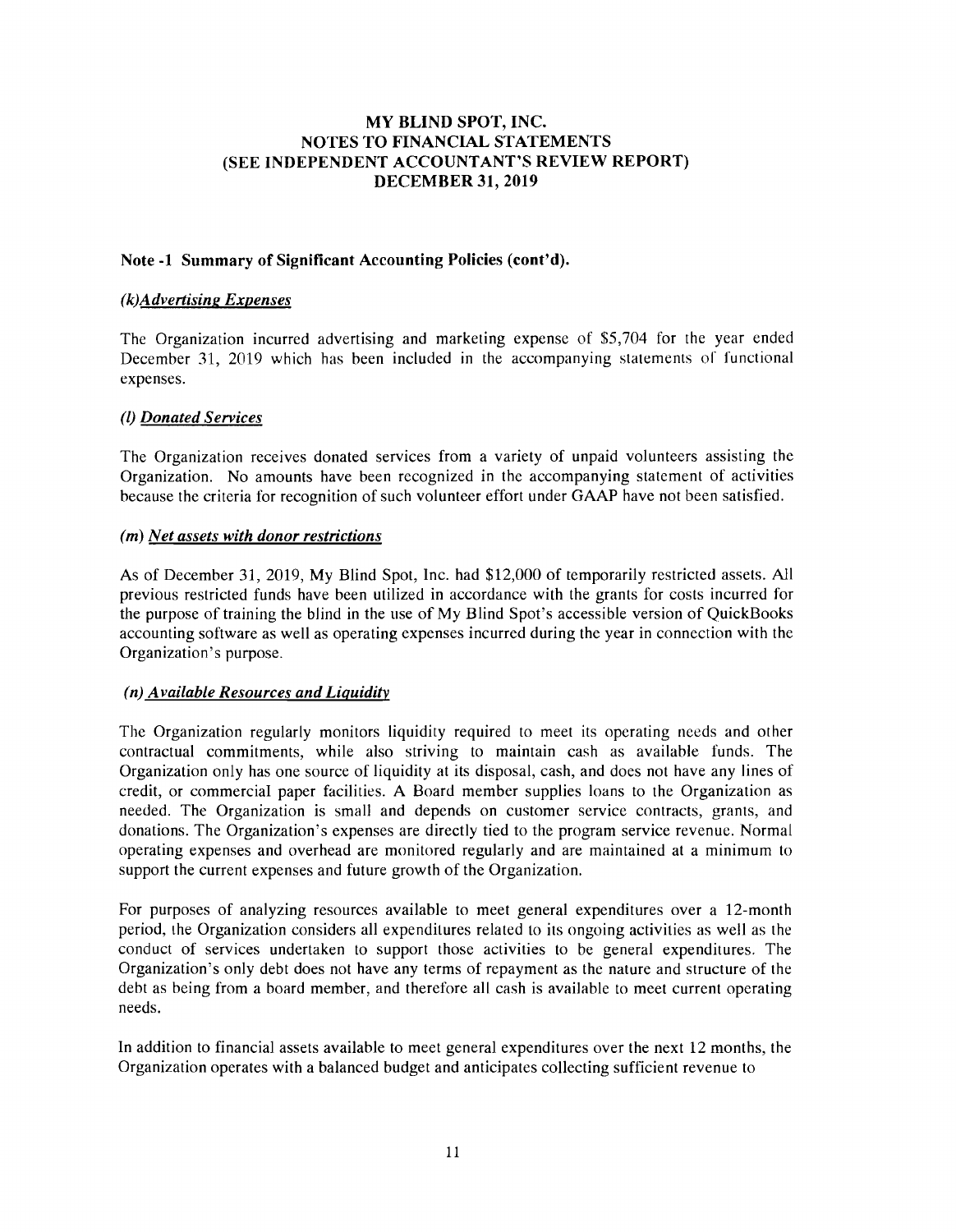## Note -1 Summary of Significant Accounting Policies (cont'd).

## *(n) Available Resources and Liquidity (cont'd).*

cover general expenditures not covered by donor-restricted resources. Although the Organization's cash flow statement shows negative cash generated by operations for the fiscal year ending 2019, they anticipate positive cash flow for 2020 as they are anticipating additional customer service revenue in 2020 from public and private corporations as follows;

Canon  $USA - a$  three-year contract \$7,500, Reader's Digest - \$7,800. FCB Healthy NY \$27,000 BillGo - 2 year contract \$60,000 annually

The Organization expects to collect sufficient cash in the near term to meet its cash needs. Additionally, the Organization has greatly reduced program and administrative costs during 2020.

As of December 31, 2020, the following financial assets could readily be made available within one year of the balance sheet date to meet general expenditures:

| Cash and cash equivalents | -S. | 13,273 |
|---------------------------|-----|--------|
| Accounts receivable       |     | 4.400  |
| Total                     | S.  | 18,123 |

# *(0) Recent Accounting Pronouncements*

In February 2016, FASB issued Accounting Standards Update (ASU) No. 2016-02, *Leases (Topic*  842). This pronouncement changes the requirements of recognizing lease assets and lease liabilities on the statement of financial position and disclosing key information about leasing arrangements. ASU No. 2016-02 requires the recognition of lease assets and lease liabilities by lessees for those leases classified as operating leases under previous U.S. GAAP. A lessee should recognize in the statement of financial position a liability to make lease payments (the lease liability) and a right-of-use asset representing its right to use the underlying asset for the lease term. The amendments in this update are effective for fiscal years beginning after December 15, 2020, and early adoption is permitted. My Blind Spot, Inc. is in the process of assessing the implementation date of the provisions of ASU No. 2016-02 and the impact of the pronouncement on its results of operations, financial positions, cash flows, and notes to the financial statements. The organization will adopt and implement the standard at the required time.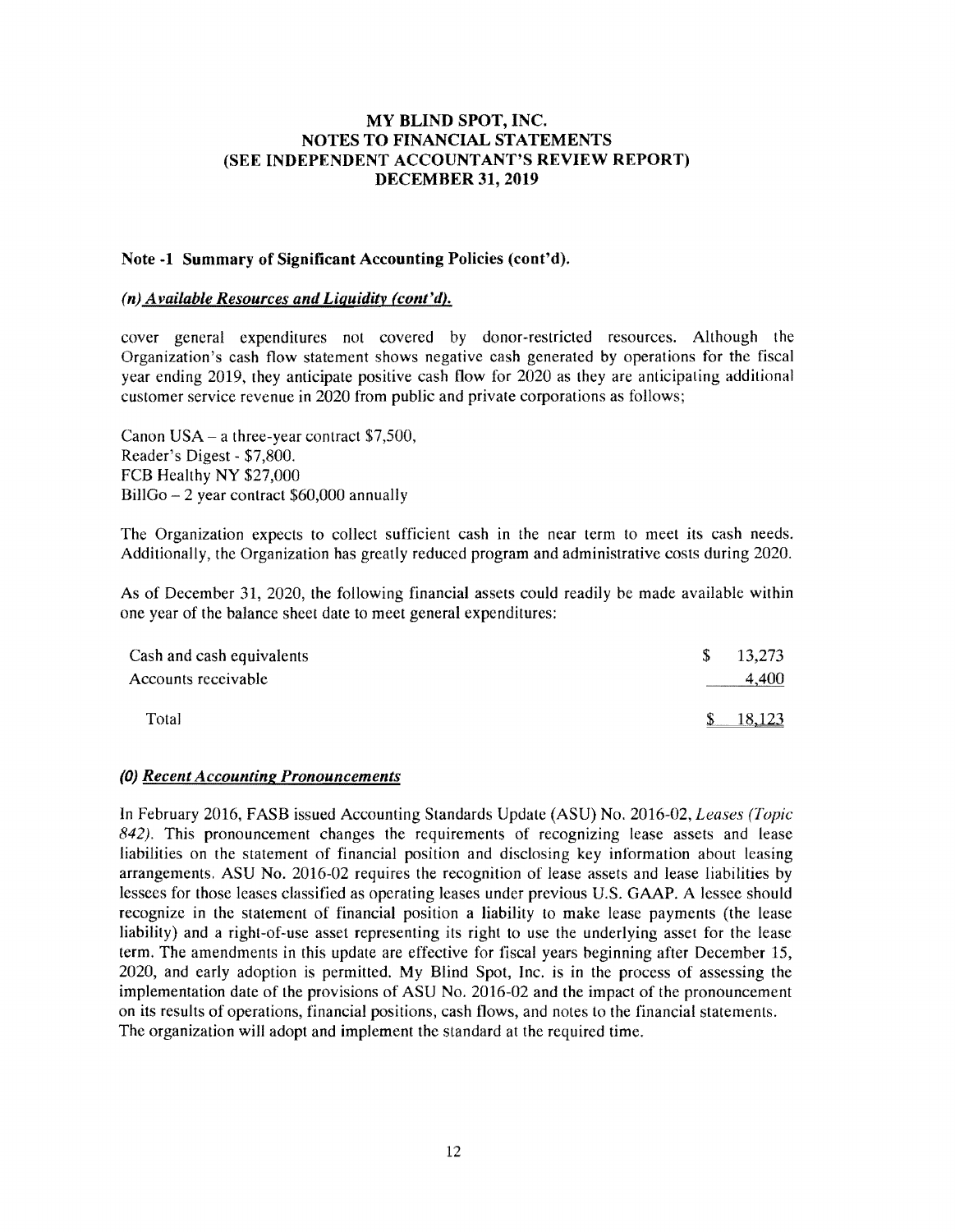#### Note -I Summary of Significant Accounting Policies (cont'd).

#### (0) *Recent Accounting Pronouncements (cont'd).*

In August 2016, FASB issued Accounting Standards Update (ASU) No. 2016-14, *Not-far-Profit Entities (Topic* 958) (ASU 2016-14). This pronouncement changes the presentation of financial statements for Not-for-Profit entities. ASU No. 2016-14 requires the presentation of two net asset classes (without donor restrictions and with donor restrictions). The pronouncement requires all Not-for-Profit entities to present together in one place the amounts of expense by both their natural and functional classifications. Additionally, ASU No. 2016-14 provides enhanced disclosures about amount and purposes of board designations, appropriations and self-imposed limits on resources without donor imposed restrictions as well as new liquidity disclosures.

Finally, ASU No. 2016-14 requires entities to provide quantitative and qualitative information about management of liquid resources and availability of financial assets to meet cash needs within one year of the balance sheet date. The amendments in this update are effective for fiscal years beginning after December 15, 2017, and early adoption is permitted. My Blind Spot, Inc. has adopted ASU 2016-14 as of and for the year ended December 31, 2019.

During May, 2014, the Financial Accounting Standards Board ("FASB") issued Accounting Standards Update No. 2014-09, "Revenue from Contracts with Customers (Topic 606)". This ASU was the result of a joint project of the FASB and the International Accounting Standards Board ("IASB") to clarify the principles for recognizing revenue and to develop a common revenue standard for U.S. GAAP and IFRS.

The guidance in this ASU affects any entity that either enters into contracts with customers to transfer goods or services or enters into contracts for the transfer of non-financial assets unless those contracts are within the scope of other standards.

The ASU provides that an entity should recognize revenue to retlect the transfer of promised goods or services to customers in an amount that equals the consideration the entity expects 10 he entitled to in exchange for those goods or services. An entity should apply the following five-step process to recognize revenue:

- Step 1: Identify the contract with the customer.
- Step 2: Identify the performance obligations under the contract.
- Step 3: Determine the transaction price.
- Step 4: Allocate the transaction price to the performance obligations under the contract.
- Step 5: Recognize revenue when (or as) the entity satisfies a performance obligation.

The amendments of ASU No. 2014-09 are effective for non-public companies for annual reporting periods beginning after December 15, 2019, and interim periods beginning one year later, December 15, 2020 and early adoption is permitted. My Blind Spot, Inc. has elected early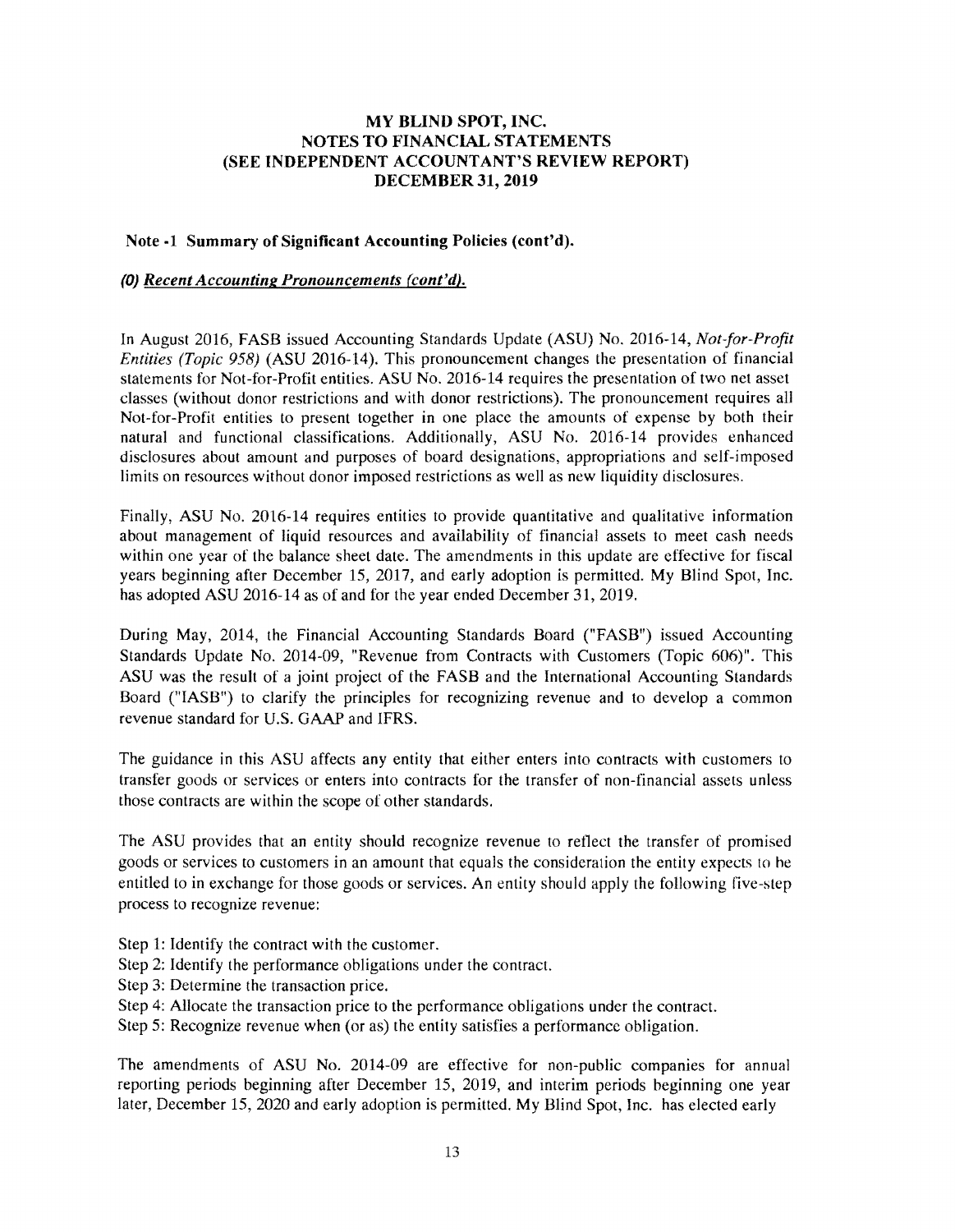## Note -1 Summary of Significant Accounting Policies (cont'd).

#### (0) *Recent Accounting Pronouncements (cont'd).*

adoption and has implemented the standard as of December 31, 2019.

The FASB issued ASU 2018-08, *Clarifying the Scope and Accounting Guidance for Contributions Received and Contributions Made.* Contributions are specifically excluded from the new revenue recognition guidance in ASC 606, *Revenue for Contracts with Customers* and are instead covered under ASC 958-602, *Not-for-Profit Entities-Revenue Recognition.* Exchange transactions fall under the guidance in ASC 606. after December 15,2019. The Organization will adopt and implement ASU 2014-09 and ASU 2018-08 at the required time.

## Note-2 Accounts and Grants Receivable

Accounts and grants receivables are summarized as follows:

| Accounts receivable                   | 4.400<br>S |
|---------------------------------------|------------|
| Grants receivable                     | $-0-$      |
|                                       | 4.400      |
| Less: allowance for doubtful accounts | -0-        |
| Total                                 |            |

#### Note -3 Property and Eguipment

Property and equipment is summarized as follows:

| Office and computer equipment  | 14,734<br>S |
|--------------------------------|-------------|
| Machinery and equipment        | 2,054       |
| Website                        | 17,200      |
|                                | 33,988      |
| Less: Accumulated depreciation | 23,745      |
|                                | 10.243      |

Depreciation expense related to property and equipment amounted to \$5,848 for the year ended December 31, 2019, and is included in management and general expenses.